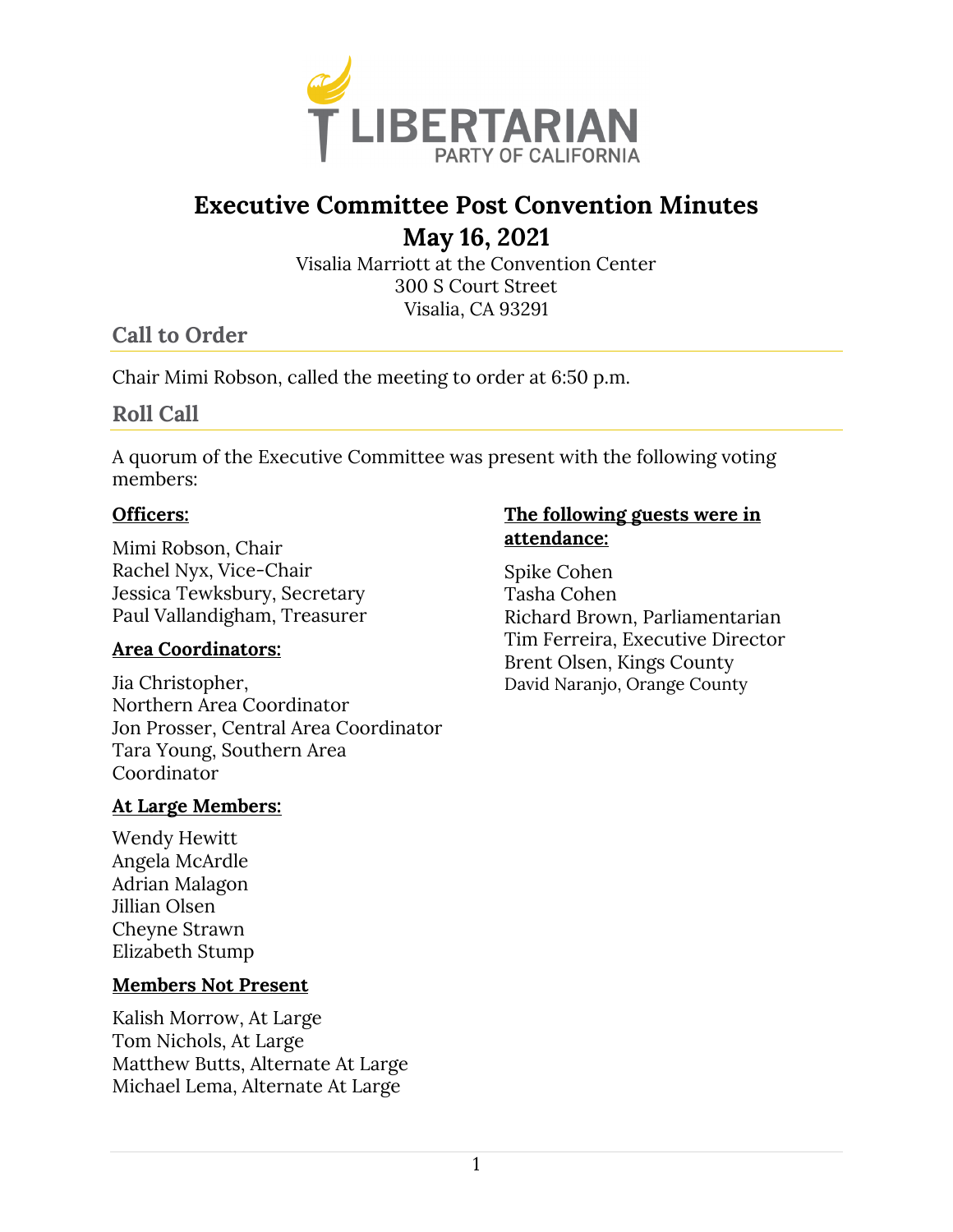# **Adoption of Agenda**

The agenda was not printed; Chair Robson read it aloud as follows:

- Call to Order
- Roll Call
- Adoption of Agenda
- Public Comment
- 2021 Convention Recap
- Operations Committee Elections
- New Business
- Set Next Meeting
- Adjourn

Agenda was adopted with no objections.

# **Public Comment**

Spike Cohen, Tasha Cohen and Richard Brown spoke during public comment.

# **2021 Convention Recap**

Chair Robson gave a brief review of some information regarding the convention:

- The convention had an unexpectedly high attendance
- The Saturday night banquet, and the lunches were sold out
- Approximately \$22,000 was raised at the banquet

The Chair thanked the Convention Committee and all the volunteers for all their hard work in making this a success.

# **Election of Operations Committee**

# **Nominations opened for the Operations Committee**

- Jillian Olsen nominated **Cheyne Strawn**
- Cheyne Strawn nominated **Jon Prosser**
- Angela McArdle nominated **Rachel Nyx**
- Cheyne Strawn nominated **Elizabeth Stump**
- Mimi Robson nominated **Paul Vallandigham**
- Mimi Robson nominated **Jessica Tewksbury**
- Cheyne Strawn nominated **Jia Christopher**